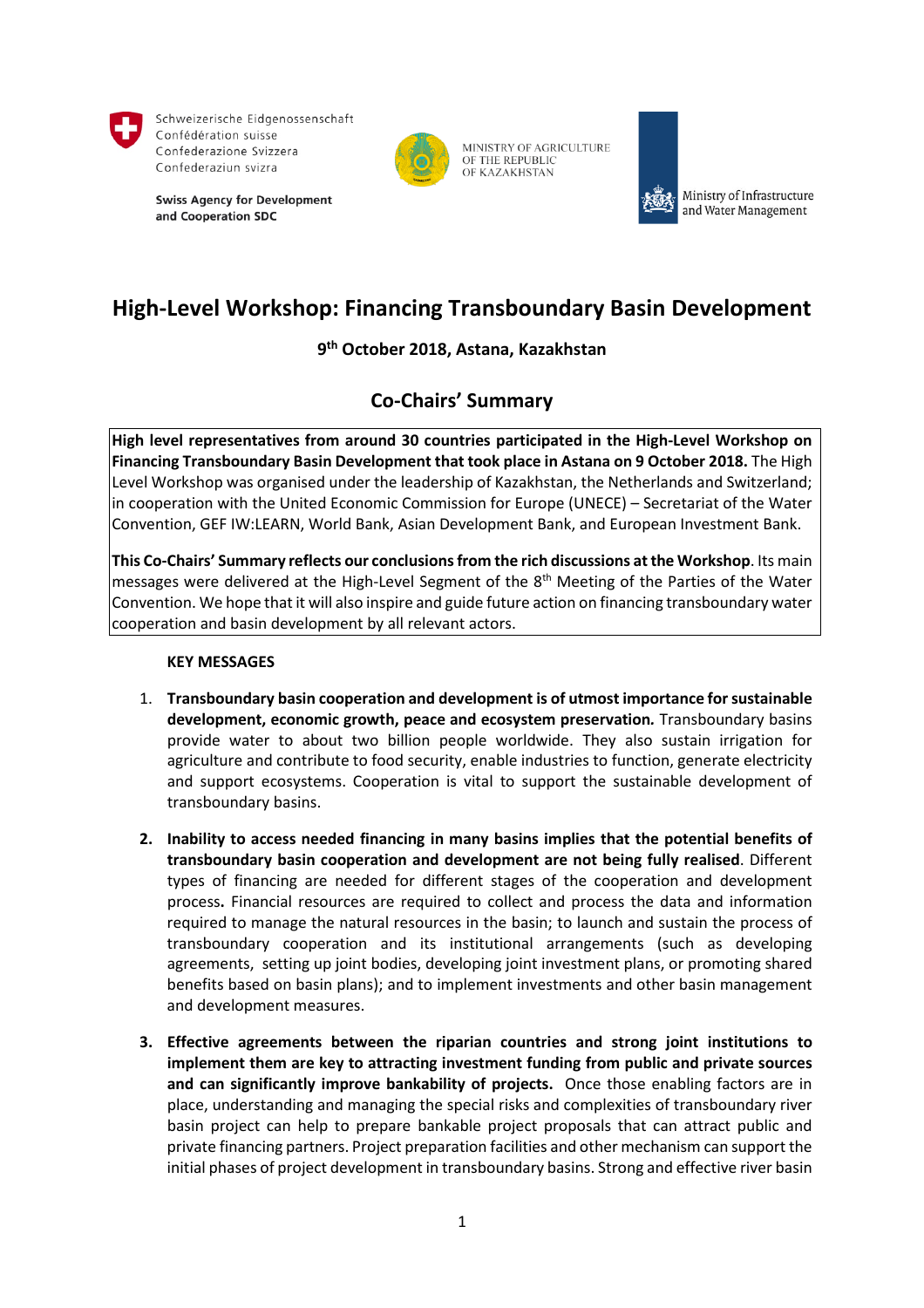organizations can play an important role in project development and implementation and ideally also receive funding directly.

- **4. Basin investment plans and financing strategies can help to agree on priority investments across the basin, to articulate a more strategic approach and mobilise sustainable financing for transboundary cooperation and development.** There are different potential sources of funding often involving multiple funding mechanisms. They present different profiles in terms of funding potential, capacity demands, and financial sustainability. Many countries face difficulties in financing transboundary basin cooperation and development because the benefits are not always known or are intangible (such as the peace dividend), the transboundary nature complicates financing by all sources of finance (public, private, and blended), and many funding sources (both national and international) are primarily targeted to national and local projects.
- **5. Legal frameworks such as the Convention on the Protection and Use of Transboundary Watercourses and International Lakes (Water Convention) serviced by UNECE, help create an enabling environment.** The Water Convention can increase the sustainability of cooperation projects by requiring and supporting basin-level agreements and institutions that reduce investment risks, owing to the legally binding long-term commitments made by Parties and to the continuous support for cooperation offered by the Convention's framework. Basinlevel cooperation agreements enable riparian countries to reduce risks, share risks, leverage additional resources, and locate measures and investments where they have the optimum effect and can best achieve their aims.

#### **EXPLORING DIFFERENT FINANCING SOURCES AND BRINGING THEM TOGETHER**

- 6. **The 3Ts of water financing also apply to transboundary basin cooperation and development.**  Ultimately three groups of stakeholders can pay for it: water users (through **tariffs** and other contributions), domestic tax-payers (through **tax-funded subsidies** channelled via domestic budgetary processes) and domestic and international donors (through **transfers** for broad development cooperation or specific topics such as climate adaptation).
- 7. **Over time, users of transboundary waters and other beneficiaries of transboundary basin development will need to fund an increasing share of the costs***.* Private actors in the agriculture, energy, and drinking water and sanitation sectors directly benefit from transboundary basin development. Some basins have implemented mechanisms to mobilise financial resources from water users and beneficiaries such as payments for environmental services, which are relevant also in a transboundary context.
- **8. While public sector financing has been the main source of funding for transboundary basin development, it is increasingly complemented by private sector financing through blended approaches.** The transboundary context also complicates these blended financing models. The private sector still considers transboundary investments as high risk, unless there is strong agreement (e.g. treaty or other regional arrangement between countries) on the joint action and that guarantees are required. Specific guarantees were traditionally only designed for the national context; they are now also offered by some international financial institutions for the international/transboundary context and need to be tested.
- 9. **More domestic budgetary resources need and can be mobilised to fund transboundary basin cooperation and development.** Strong commitments by countries expressed through domestic financing of transboundary cooperation also facilitates access to international funds. This requires stronger engagement with national and local development planning and budgeting processes. In order to make the case for domestic budgetary resources to be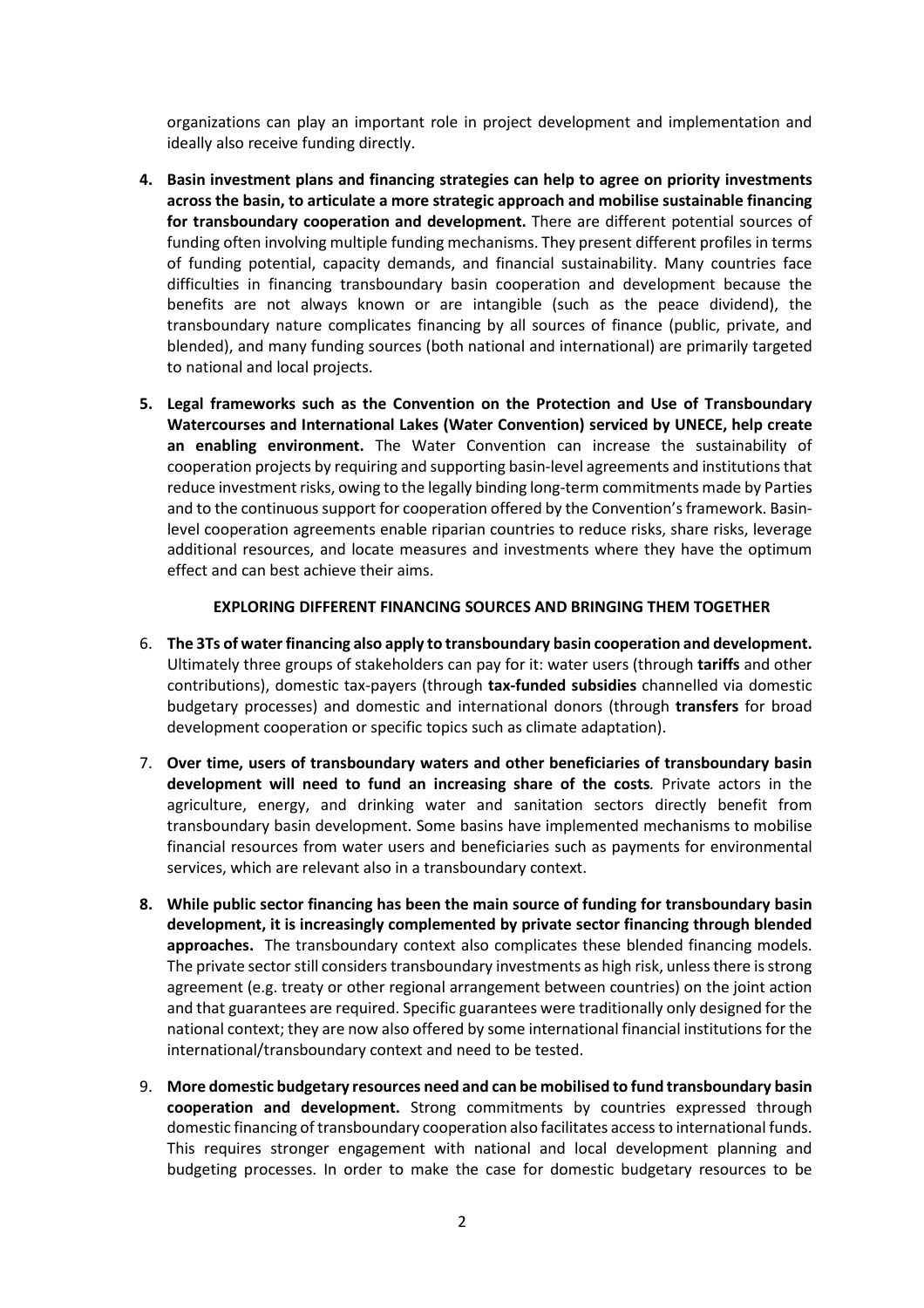allocated to transboundary cooperation and development, it would help to identify, assess and communicate the wide range of benefits of transboundary water cooperation (economic, social, environmental, regional development, peace and security), and to show how basin plans, programmes and projects contribute to achieve the objectives of national and local development programmes.

10. **The international community's key role in financing transboundary basin cooperation and development is evolving, and there is an opportunity to bring additional resources from climate finance.** Development partners have over the years invested significant amounts in supporting transboundary water cooperation. They increasingly need to show how they contribute to the Sustainable Development Goals, what is the impact on the ground of their support, and how they are working with others under the leadership of governments. Climate finance can complement domestic and development cooperation funding, but it is not a panacea*.* While the availability of climate financing is growing globally, access to funds and effective implementation poses particular challenges for transboundary basins. The numerous financing mechanisms available to address climate change have distinct procedures and project cycles, and not all are designed to support regional or transboundary projects.

#### **MATCHING FINANCING SOURCES TO FINANCING NEEDS**

- 11. **In the longer term, domestic budgetary resources should pay for core functions of transboundary basin cooperation processes and institutions.** Effective and efficient transboundary basin cooperation processes are key to promote investments in basin development and support the sustainable management of the basin's natural resources. But many basin organizations, even in developed countries, struggle to ensure long-term sustainability of their work. Funding needs and funding sources depend on the scope, mandate, objectives and ambition of the transboundary cooperation process and institutional arrangements. Joint cooperation mechanisms look after public good benefits (such as those derived from flood forecasting), which makes more difficult to develop financial models that would sustain them. Domestic budgetary resources are key in supporting the cooperation processes, also considering the relatively limited budgetary needs.
- **12. Financing infrastructure in transboundary basins is facilitated by multi-sectoral basin investment plans with agreed benefit-sharing and financing arrangements- ideally even shared investments and operation.** In many cases basin development requires investments in water-related infrastructure – of different types and sizes, including nature-based infrastructure. But it also requires sustainable funding for their operation and maintenance, as well as for governance functions related to infrastructure (such infrastructure planning and infrastructure regulation).

#### **MOVING FORWARD**

**13. Moving to a more sustainable financing of transboundary basin cooperation and development requires strong leadership from basin countries.** We need strong institutions who can implement and strong and stable legal agreements between countries, and we need to make the case for sufficient allocation of domestic budgetary resources to finance their core functions. We will leverage those institutional and legal frameworks to develop joint transboundary basin investment plans that promote shared benefits, as well their corresponding financing strategies. We will engage local populations, different public sector agencies, and private sector actors in their development and implementation.